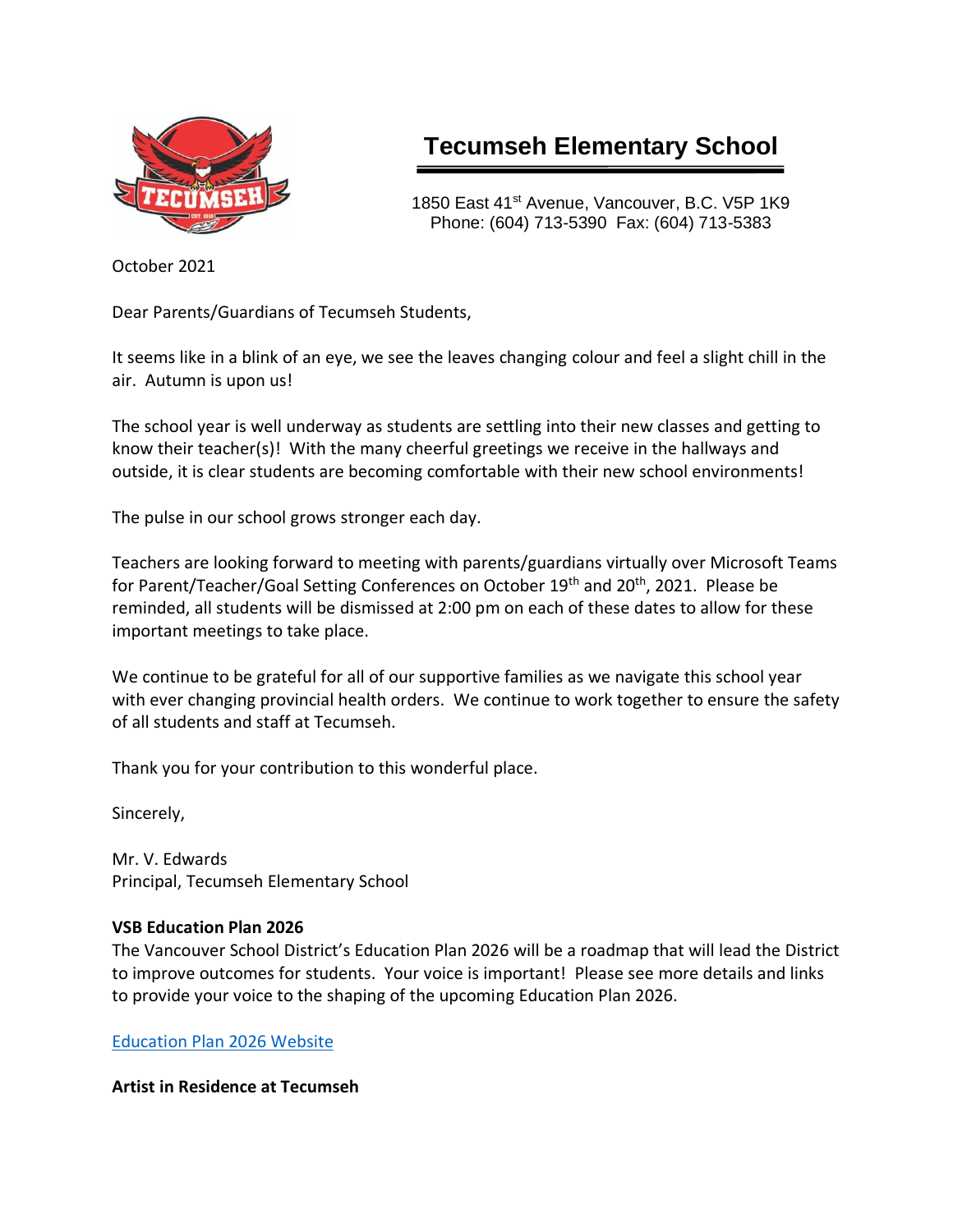This year, we are grateful to continue our working relationship with artist, Julie McIntyre [\(https://www.juliemcintyre.org/\)](https://www.juliemcintyre.org/). Julie is a Canadian print and fibre artist who will be working with Tecumseh students once per week. One of the classrooms in our South Portable will be transformed into a printmaking studio!

This program has built momentum over the past 3 years. Three years ago, 3 classes worked with Julie. Last year, 6 classes worked with Julie, virtually, to create beautiful paper quilts. This year, we are happy to announce, Julie will have an opportunity to work with all 18 Divisions! We are thrilled to continue our working relationship with Julie!

### **Terry Fox Fundraiser and Run**

# **"I'm not a dreamer, and I'm not saying this will initiate any kind of definitive answer or cure to cancer, but I believe in miracles. I have to."**

Terry's words inspire all of us to believe. Through the money we raise for cancer research, we support Terry's dream, and we teach our kids to believe in themselves as agents of change.

The Terry Fox Run at Tecumseh will be on Thursday, October 7, 2021. This year, the organizing committee has staggered the run as follows to avoid excessive crowding of students outside.

| 9:15 to 10:05  | Div 1, 2, 3 with Div 16, 17, 18 (inclusive of warm up activity) |
|----------------|-----------------------------------------------------------------|
| 11:00 to 11:50 | Div 4, 5, 6 with Div 13, 14, 15 (inclusive of warm up activity) |
| 1:30 to 2:20   | Div 7, 8, 9 with Div 10, 11, 12 (inclusive of warm up activity) |

Our Primary classes will do their run on the grass field and the Intermediate students will run on the sidewalk around the school's perimeter, cutting across the school grounds to avoid running on East  $41<sup>st</sup>$  Avenue sidewalk.

The run will go ahead rain or shine. If the rain is HEAVY, we will still participate in this important, symbolic run, but we will look at shortening the time outside.

Thank you for the generous donations that continue to flow for the Terry Fox Foundation to support cancer research. We have a new goal of \$2300! If we reach \$2300, Mr. Edwards will get doused with water balloons by Mr. Landreth! Should the school successfully reach this goal, we'll film the dousing, and stream it into each classroom via Microsoft Teams. The students are excited to see their principal get soaked!

Some useful links:

<http://www.terryfox.ca/TecumsehElementary>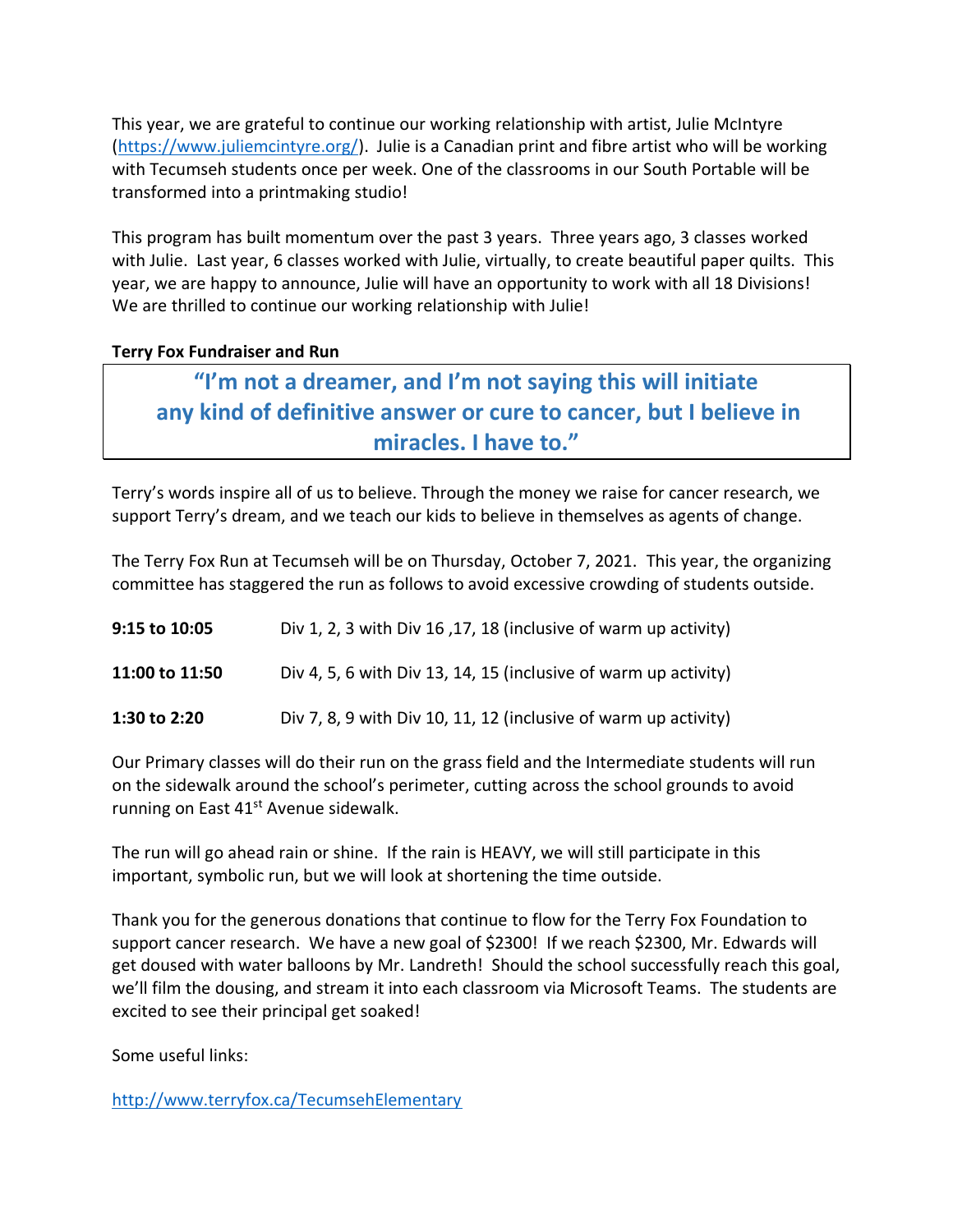#### [https://terryfoxschoolrun.org](https://terryfoxschoolrun.org/)

#### [Terry's virtual classroom](https://docs.google.com/presentation/d/e/2PACX-1vSZs9v2sTBxJ9_maDc3AWgluibIcXtioiCP2edgOGEjhzM_wpVXvFN8sDpCh53oe5nLijDxDWU7i2Ae/pub?start=false&loop=false&delayms=3000&slide=id.g94fb8166c4_0_0)

#### **Covid-19 Updates**

Please see the following links for up-to-date information regarding Public Health Orders and VSB updates:

#### <https://www2.gov.bc.ca/gov/content/education-training/k-12/covid-19-safe-schools>

#### <https://www.vsb.bc.ca/COVID-19/updates/Pages/default.aspx>

#### **Traffic around Tecumseh**

Please remember, there is **NO STOPPING on Commercial Street immediately adjacent to the school** (north of the driveway ramp). This area is designated by the City of Vancouver as a NO **STOPPING** zone so that it remains clear for emergency vehicles, and to reduce bottleneck congestion at the very busy intersection of Commercial Street and East  $41<sup>st</sup>$  Avenue. City of Vancouver By-Law enforcement will sometimes be present for enforcement duties as they typically do around the schools in the city. We never know when they will be present so it is best to pay close attention to the street signage all of the time.

#### **Please also refrain from using the staff parking lot, as this area is for authorized vehicles**

**only.** The staff parking lot is not considered a suitable place for drop-off or pick-up of students. There is 3 minute parking on both Beatrice and Commercial Streets and 30 minute parking on East 43rd Avenue. Please consider driving around the school in a clockwise direction, until a spot is available, or, please consider "Drive to 5" (drive to within a 5 minute walk of Tecumseh Elementary—a short morning walk with your child(ren) can be very relaxing and a wonderful time to bond). These steps will help to reduce the amount of vehicle congestion around Tecumseh.

Thank you, to all the families who have heeded the street signage and have refrained from blocking the area beside the school on Commercial Street. We all share in the responsibility to keep our students safe. We appreciate you!

#### **The Great BC ShakeOut Earthquake Drill**

On Thursday, October 21<sup>st</sup>, 2021, Tecumseh Elementary will be participating in the Great BC ShakeOut Earthquake Drill [\(https://www.shakeoutbc.ca/index.html\)](https://www.shakeoutbc.ca/index.html). At around 2:00 pm, we will Duck, Cover, Hold On, and practice a school evacuation as part of our annual earthquake preparedness activities.

This year, we are asking for up to 10 families to participate in the Emergency Reunification process at school. This process allows for schools to reunify students with their family/trusted